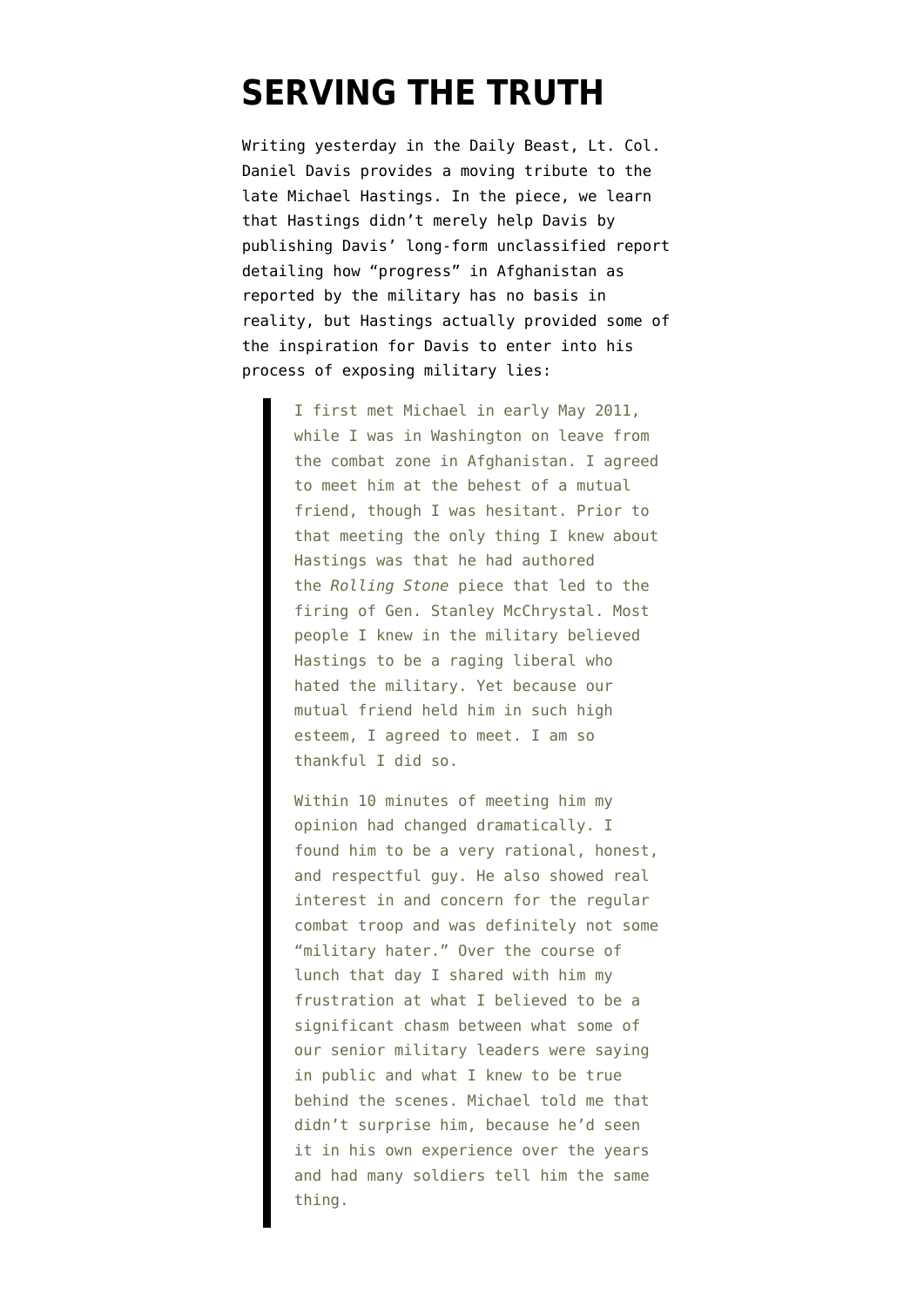Note what fuels the relationship between Davis and Hastings. Both care deeply about regular combat soldiers and see that high-ranking officers are lying about what is taking place in Afghanistan. It is clear from Davis' piece that this meeting with Hastings, and the understanding of Hastings' motivations that the meeting provided, served as inspiration for Davis:

> Within days of that meeting I returned to Afghanistan to complete my combat deployment, but our meeting had left an impression on me. Shortly after my return to the U.S. in October 2011, my concerns about the observed truth deficit began to grow to the point where I could no longer remain silent. In part I was motivated to take the risk of publishing my experiences because of the courage I saw in Michael Hastings. I spent virtually the entire month of December 2011 writing my story, which I shared with numerous members of Congress and then [in the](http://www.armedforcesjournal.com/2012/02/8904030) *[Armed Forces Journal](http://www.armedforcesjournal.com/2012/02/8904030)*. On February 5, 2012, [the story broke in](http://www.nytimes.com/2012/02/06/world/asia/army-colonel-challenges-pentagons-afghanistan-claims.html?pagewanted=all) *[The](http://www.nytimes.com/2012/02/06/world/asia/army-colonel-challenges-pentagons-afghanistan-claims.html?pagewanted=all) [New York Times](http://www.nytimes.com/2012/02/06/world/asia/army-colonel-challenges-pentagons-afghanistan-claims.html?pagewanted=all)*; five days later Michael wrote [a very supportive piece](http://www.rollingstone.com/politics/blogs/national-affairs/the-afghanistan-report-the-pentagon-doesnt-want-you-to-read-20120210) in *Rolling Stone*.

Davis, a military veteran with multiple deployments, saw Hastings as courageous because he dared to lift the veil that hid the duplicity of McChrystal and his band of "operators". I wrote about parts of what Hastings exposed [here](http://www.emptywheel.net/2012/01/04/intelligence-aide-flynn-re-mcchrystal-everyone-has-a-dark-side/) and [here,](http://www.emptywheel.net/2012/02/03/when-was-the-last-time-a-pope-was-shit-faced-drunk-on-the-streets-of-paris/) but my overall reaction to Hastings' book was that it laid out in detail how McChrystal, Petraeus and their band of merry operators were artful in the practice of selfpromotion after discovering that they could promote themselves primarily through false claims of success in the programs they advocated.

What stands out in the interaction between Davis and Hastings is what is missing from those operators. The false claims of success by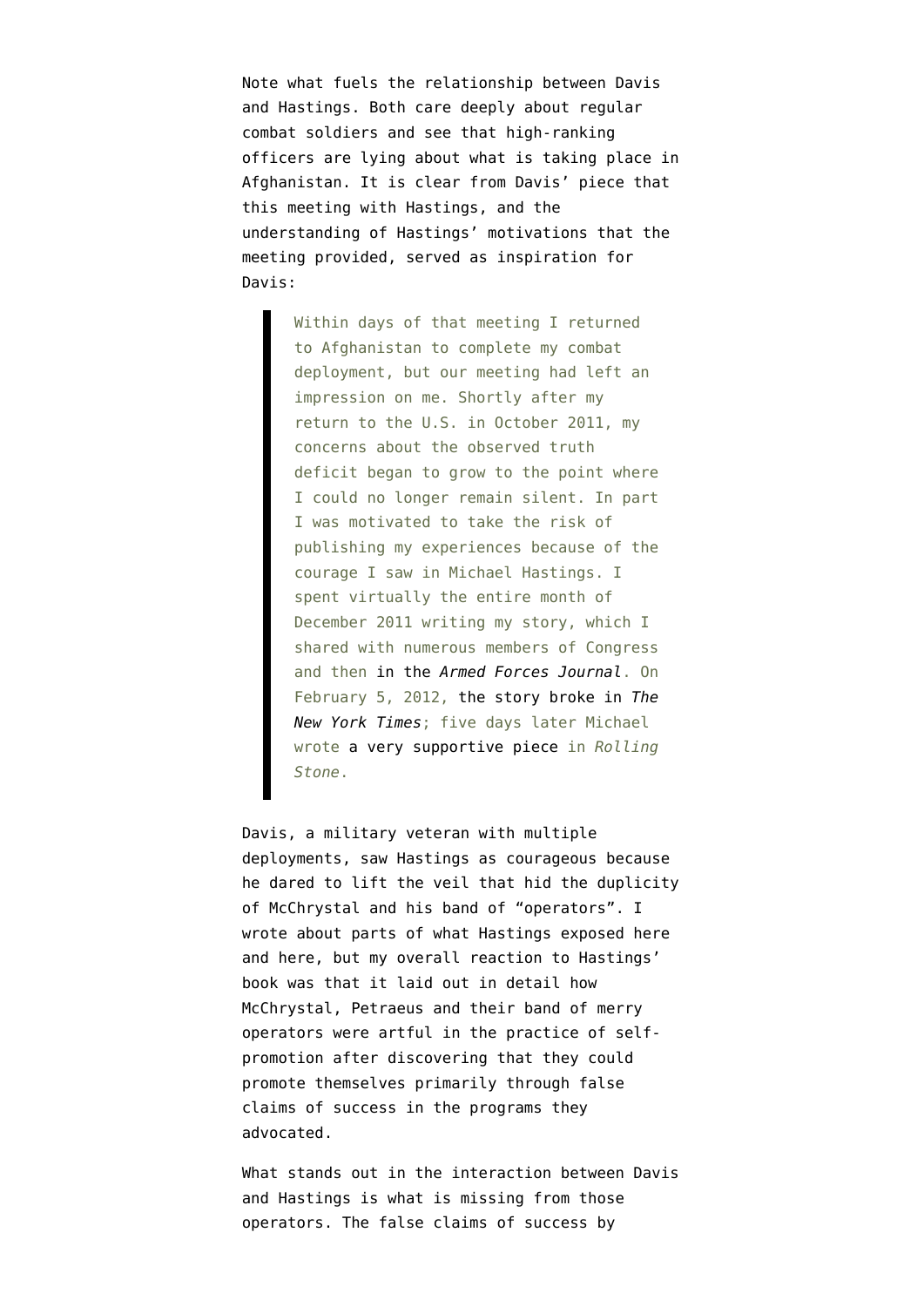McChrystal and Petraeus place no value at all on the lives of the soldiers on the front lines. Davis found that he could no longer take part in a process where those lives are sacrificed at the altar of self-promotion by officers angling to get ahead in Washington.

I found much value in what Davis published. Both the [short report in Armed Forces Journal](http://www.emptywheel.net/2012/02/06/col-davis-goes-to-washington-a-one-man-battle-for-truth-telling-about-afghanistan/) and [Davis' long report, first published in draft](http://www.emptywheel.net/2012/02/11/lt-col-daniel-davis-truth-telling-continues-long-report-published-by-rolling-stone/) [form by Hastings,](http://www.emptywheel.net/2012/02/11/lt-col-daniel-davis-truth-telling-continues-long-report-published-by-rolling-stone/) inspired me to continue digging through public reports on US war efforts with an eye toward finding how the reality on the ground does not mesh with the rosy outlook favored by the military.

Davis closes his piece with a moving tribute to Hastings:

> Mike personified, in my view, what a journalist ought to be: challenging of authority when the facts don't square with statements, holding officials accountable for their words and deeds, and showing a willingness to report the truth even when threatened with loss of access; in a word: *fearless*. Too many reporters today, it seems, cow and go silent when so threatened, and as a result the American public is shielded from the truth necessary for a democracy to properly and efficiently function.

Though I will forever regret that I didn't say this face-to-face when I had the chance: "Thank you for your service to this nation, Michael Hastings. May you rest in peace."

Such courage is rare in our world. Another courageous figure, Matthew Hoh (who resigned from the State Department in disgust instead of the military), turned up in the comments to the post linked above on Davis' long report.

Another figure who shows the same high level of courage is Col. Morris Davis (whom I had the great pleasure of meeting at Netroots Nation